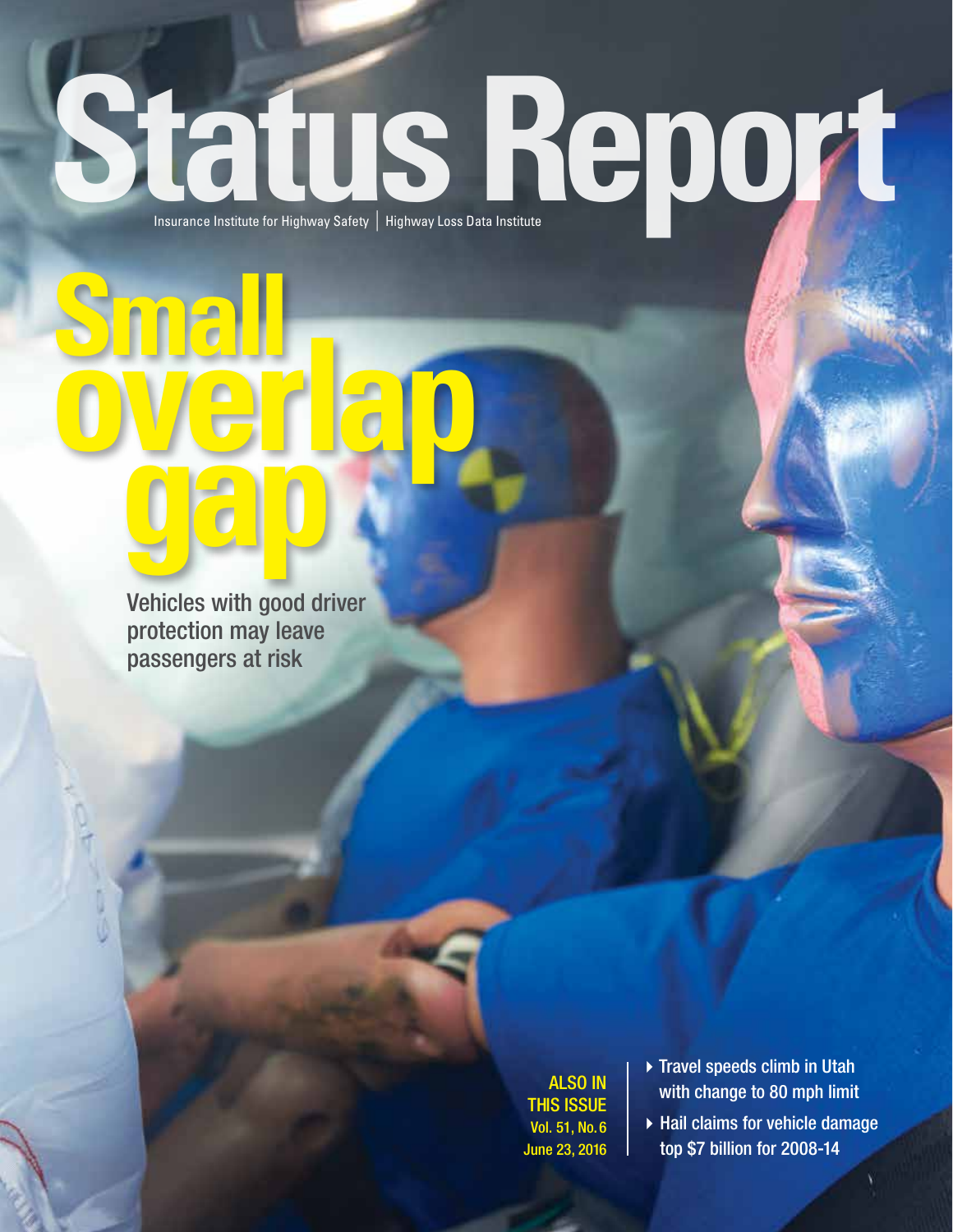

#### Among seven small SUVs with good driver-side small overlap front ratings, only one would earn a good rating for passenger-side protection.

IIHS can expect to be protected well in a frontal crash involving the left corner of the vehicle. But how would the passen-IIHS can expect to be protected well in a frontal crash involvgers sitting next to them fare in a right-side small overlap crash? A new study shows that good protection doesn't always extend across the front seat.

The Institute conducted 40 mph passenger-side small overlap tests on seven small SUVs with good driver-side small overlap ratings. Only one of the vehicles, the 2016 Hyundai Tucson, performed at a level corresponding to a good rating, and the others ran the gamut from poor to acceptable.

The results have prompted IIHS to consider instituting a passengerside rating as part of its *TOP SAFETY PICK* criteria.

"This is an important aspect of occupant protection that needs more attention," says Becky Mueller, an IIHS senior research engineer and the lead author of the study. "More than 1,600 right-front passengers died in frontal crashes in 2014."

IIHS introduced the small overlap test in 2012, following the success of the moderate overlap front test in spurring automakers to make improvements. (Most models have earned good moderate overlap ratings for more than a decade, and it's been more than four years since a vehicle earned anything less than good.)

While the moderate overlap test involves 40 percent of the width of the vehicle, the small overlap test involves just 25 percent. It is designed to replicate what happens when the front corner of a vehicle collides with another vehicle or an object like a tree or utility pole.

Small overlap crashes pose a challenge because they bypass a typical vehicle's main front structure. Since the test was introduced, 13 manufacturers have made structural changes to 97 vehicles. Of these, nearly three-quarters earned a good rating after the changes.

IIHS conducts its tests for frontal ratings with a driver dummy and with the barrier overlapping the driver side. The reason is simple: Every vehicle on the road has a driver, but there isn't always a passenger riding along.

"It's not surprising that automakers would focus their initial efforts to improve small overlap protection on the side of the vehicle that we conduct the tests on," says David Zuby, IIHS executive vice president and chief research officer. "In fact, we encouraged them to do that in the short term if it meant they could quickly make driver-side improvements to more vehicles. As time goes by, though, we would hope they ensure similar levels of protection on both sides."

The recent passenger-side tests show how big the differences can be. In this group of small SUVs, most didn't perform as well when they were crashed into a barrier on the right side instead of the left. That was even true of models that appeared symmetrical after removing bumper covers and other external components.

"When structural improvements are visible only on the driverside, there are large differences in performance," Mueller says. "But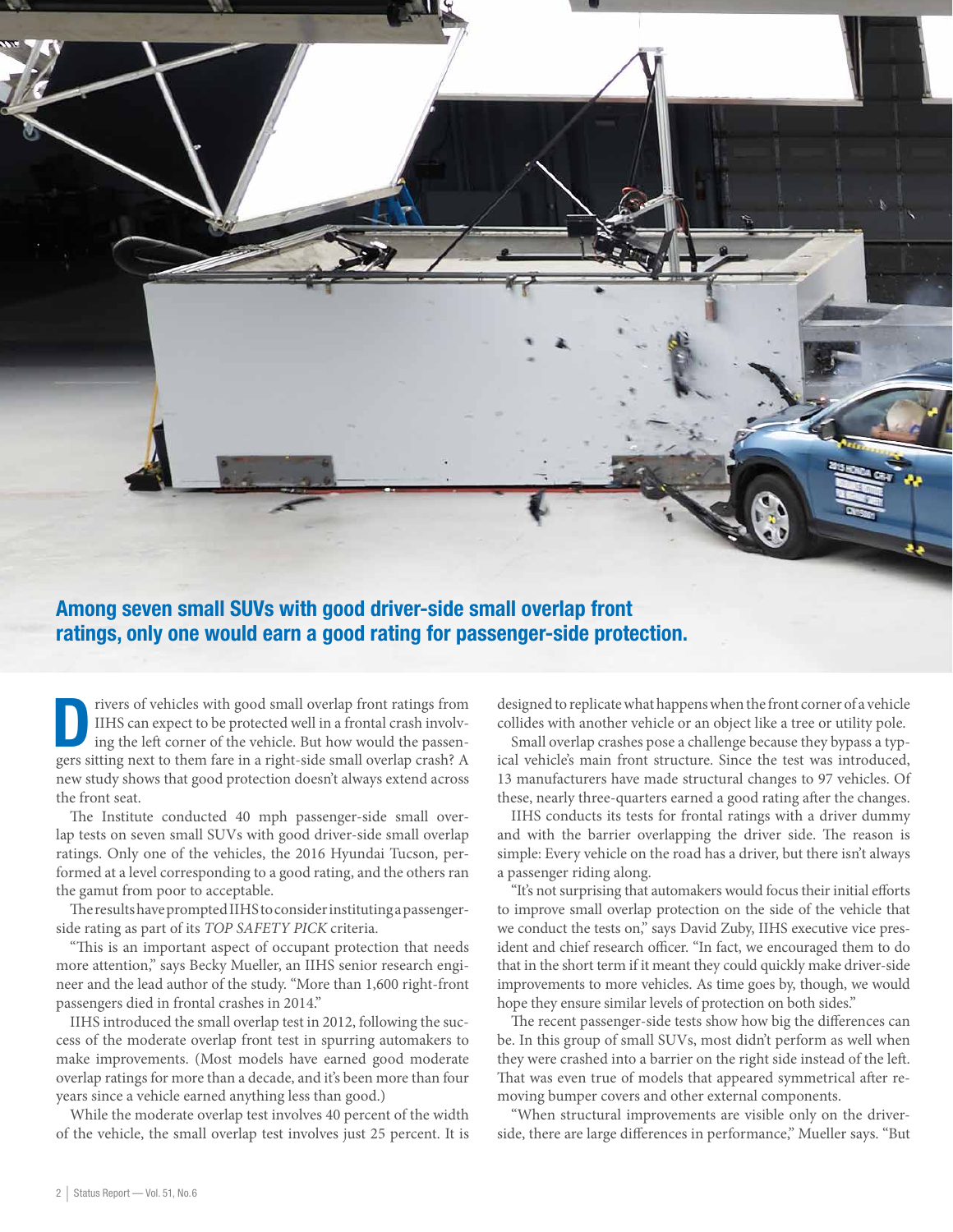

#### Driver-side small overlap front ratings and provisional passenger-side ratings for small SUVs

|                      | driver-side impact | passenger-side impact                              |
|----------------------|--------------------|----------------------------------------------------|
| 2016 Hyundai Tucson  | G                  | G.                                                 |
| 2015 Buick Encore    | G                  | $\mathsf{A}$                                       |
| 2015 Honda CR-V      | G                  | $\mathsf{A}$                                       |
| 2015 Mazda CX-5      | G.                 | $\mathsf{A}$                                       |
| 2014 Nissan Rogue    | G.                 | M                                                  |
| 2014 Subaru Forester | G.                 | M                                                  |
| 2015 Toyota RAV4     | G.                 | P.                                                 |
|                      |                    |                                                    |
|                      | Good <b>G</b>      | Marginal M<br>Acceptable $\vert A \vert$<br>Poor P |

the inverse is not true. Some vehicle structures look the same on both sides, but they don't perform the same. That's why we can't rely on visual analysis but need to monitor this issue and possibly begin rating vehicles for passenger-side protection."

The 2015 Toyota RAV4 and the 2014 Nissan Rogue were the only vehicles to appear asymmetrical. In the passenger-side test, the RAV4 was the worst performer. If the Institute issued ratings for passenger-side protection, the RAV4 would earn a poor rating. The Rogue would earn a marginal.

These two vehicles had the highest amount of passengerside intrusion. Intrusion measures are important because they indicate how well the structure held up; the greater the amount of intrusion, the higher the likelihood of serious injuries.

Maximum intrusion in the passenger-side test was 13 inches more than in the driver-side test for the RAV4 and 10 inches more for the Rogue. The Rogue's door hinge pillar tore off completely, and the RAV4's door opened. In a real crash, an open door would leave the occupant at risk for ejection.

Two vehicles that appeared symmetrical, the 2014 Subaru Forester and the 2015 Mazda CX-5, also had »

#### Real-world passenger-side small overlap crash



This 2008 Mazda 3 went off a curvy two-lane road after dark in heavy rain and crashed into a tree. A 16-year-old girl was sitting in the front passenger seat. Her femur, tibia, jaw and nose were broken, and she was hospitalized for five days.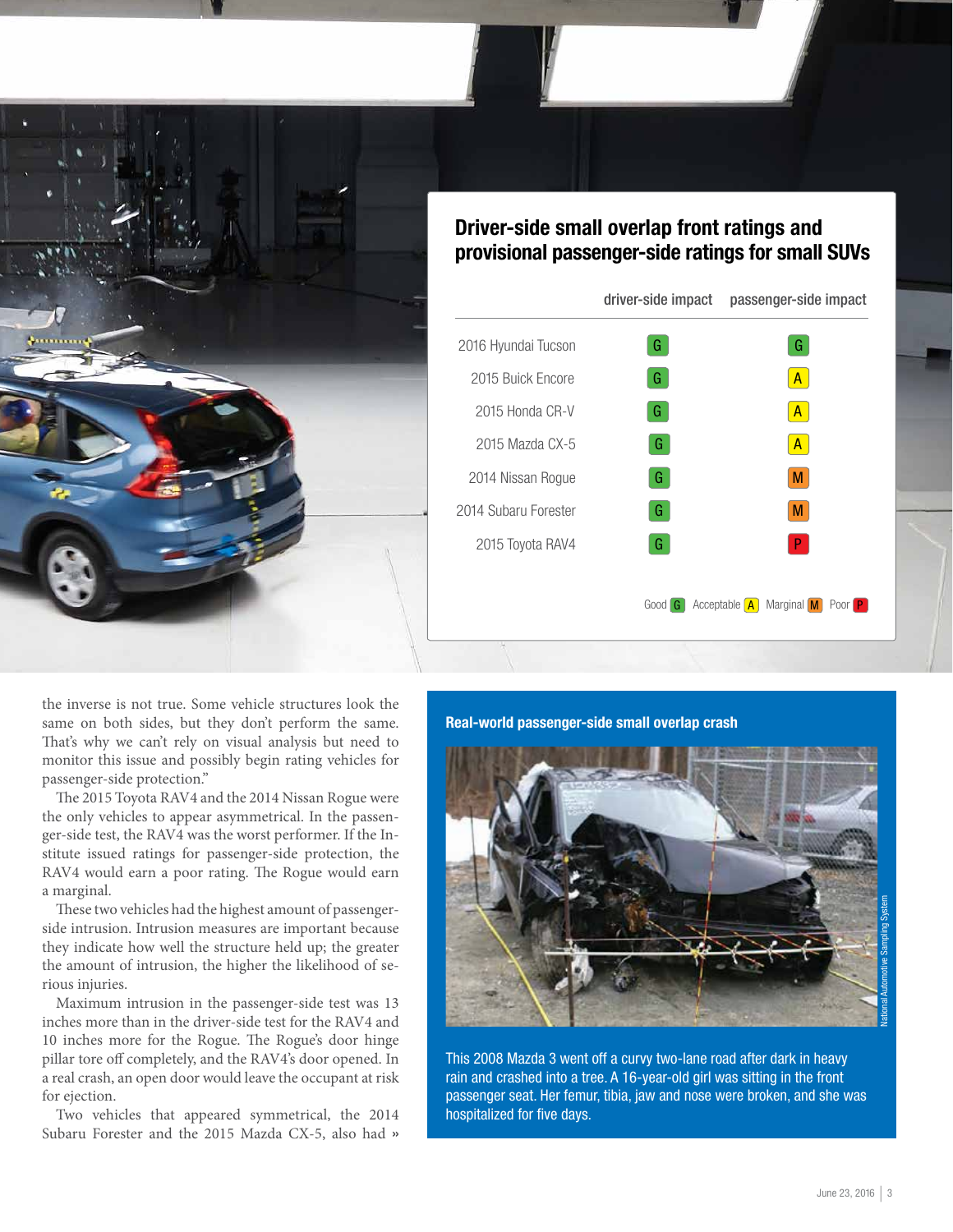## **How structure varies within the same vehicle**

When engineers removed bumper covers of SUVs being tested for passenger-side small overlap protection, some had structural differences between the right and left sides. Others looked symmetrical but didn't always perform similarly.

#### 2016 Hyundai Tucson



Symmetrical appearance, similar performance



Driver-side small overlap test



Passenger-side small overlap test

#### 2015 Toyota RAV4



Asymmetrical appearance, poor passenger-side performance



Driver-side small overlap test



Passenger-side small overlap test

#### 2014 Subaru Forester



Symmetrical appearance, marginal passenger-side performance



Driver-side small overlap test



Passenger-side small overlap test

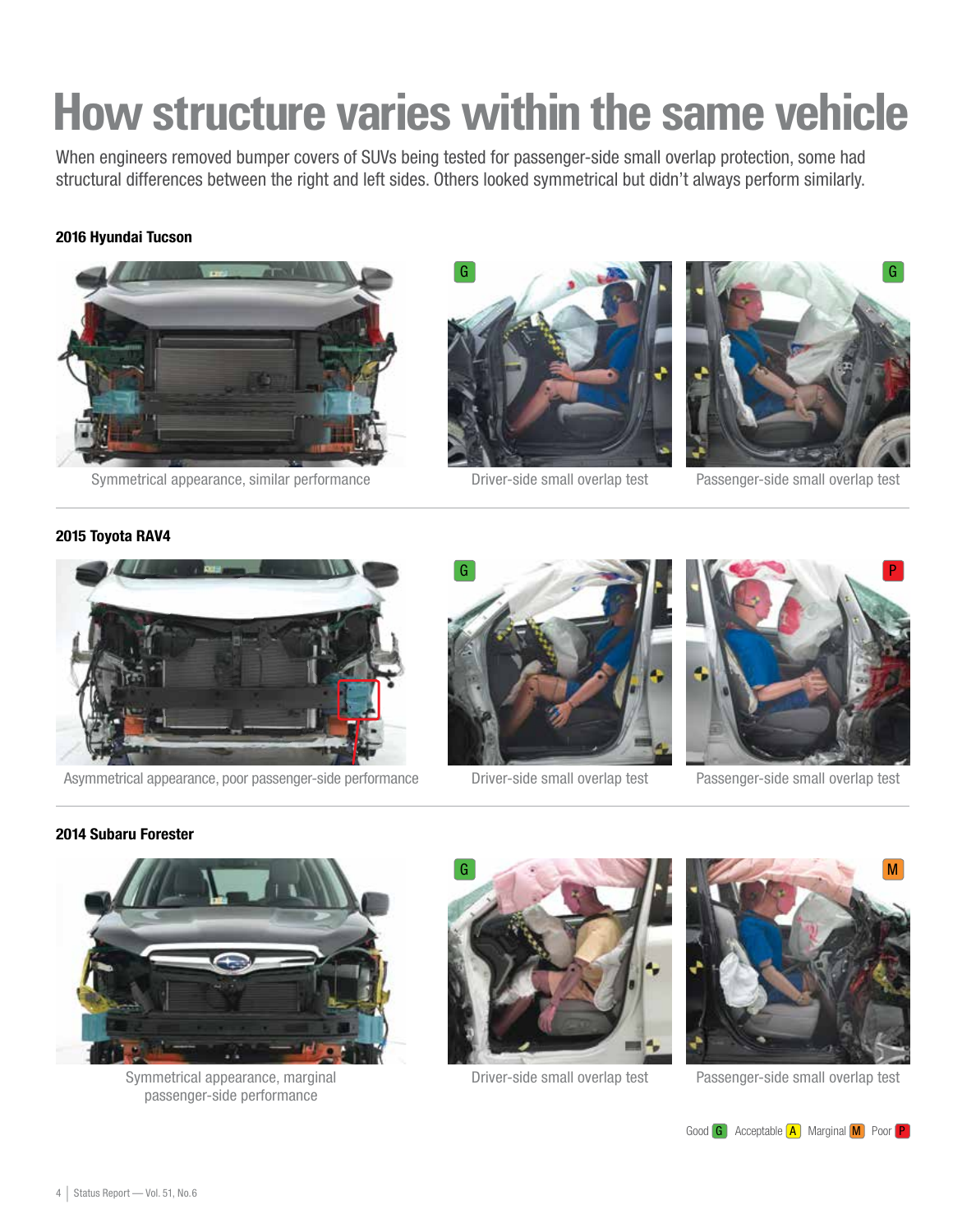(« *from p. 3)* substantially more intrusion in the passenger-side test than in the driver-side test.

Earlier research by Mueller into how manufacturers improve vehicle structure for small overlap protection showed that the most common change is to strengthen the occupant compartment (see *Status Report*, Dec. 23, 2014, at iihs.org). To achieve this, manufacturers might use a different type of material or add a few millimeters of thickness — changes that can't be discerned from a visual examination. It's likely these types of modifications were made to the Forester and CX-5, but only on the driver side.

The other three vehicles tested had relatively similar structural performance on both sides of the vehicle.

The 2015 Buick Encore's structural performance was virtually identical on both sides of the vehicle, but it would receive an acceptable overall rating in the passenger-side test because the driver dummy's head slid between the driver and passenger front airbags, putting it at risk of hitting the dash.

The Tucson would receive a good rating for passenger-side small overlap protection, though its structural rating would be acceptable instead of good, as it is in the driver-side test. The 2015 Honda CR-V also had slightly more intrusion on the passenger side than on the driver side and would receive an acceptable rating overall.

The differences between driver-side and passenger-side performance in the Tucson and the CR-V are small enough that they could be a result of normal variability in test results.

Another factor is that vehicles are to a certain extent inherently asymmetrical. For example, structures to secure the steering wheel and pedals may provide additional bracing around the driver-side toepan, which prevents some intrusion. That same toepan area on the passenger side without those structures is where the highest intrusion measures occurred on the passenger side of the CR-V and Tucson.

In addition to the seven passenger-side small overlap tests, Institute engineers conducted two passenger-side moderate overlap tests to make sure there weren't any differences in performance in that type of crash. One visually symmetrical vehicle, the CR-V, and one asymmetrical vehicle, the RAV4, were chosen for these tests. There was little difference from the driverside moderate overlap tests, and both vehicles would receive a good passenger-side moderate overlap rating.

"We conducted the moderate overlap tests as a spot check, and we weren't surprised that both vehicles performed well," Mueller says. "Many of today's models are designed for the global market and are subject to driver-side moderate overlap tests in right-hand-drive countries. With small overlap, there isn't the same incentive for symmetrical design because we're the only organization conducting the test."

IIHS passenger-side small overlap ratings would remedy that situation. The Institute could start such a program next year and make it a requirement for one of its safety awards as early as 2018.

For a copy of "Comparison of vehicle structure and occupant responses in driver- and passenger-side IIHS small overlap frontal crash tests" by B.C. Mueller and J.M. Nolan, email publications@iihs.org.  $\blacksquare$ 

## **Average speeds increase after Utah raises limit to 80 mph**

new study on the effects of speed limit increases in Utah adds to the abundant evidence that raising speed limits results in higher travel speeds and more vehicles exceeding the new limit. It also the abundant evidence that raising speed limits results in higher undercuts the claim that raising limits reduces speed differences among vehicles on the same road.

A Utah law allowing for limits higher than 75 mph on rural interstate highways went into effect in May 2008. The first sections of roadway were changed to an 80 mph limit in January 2009, and more were added in November 2010 and October 2013.

The study looks at the effects of the 2010 and 2013 increases. IIHS Senior Research Transportation Engineer Wen Hu collected speed data for passenger vehicles and large trucks on several stretches of Interstate 15 before and after the speed limit changed from 75 mph to 80 mph. She also looked at a

#### Utah 80 mph speed limit zones as of October 2013 and study sites



"spillover" location about 1 mile down I-15 from an 80 mph speed zone, as well as more distant control sites where the speed limits remained 75 mph.

Hu found that average passenger vehicle speeds within the 80 mph speed zones and at the spillover location were about 3 mph higher after the speed limit increase than would have been expected without it  $-78$ mph instead of 75 mph.

The likelihood that a passenger vehicle was traveling over 80 mph within the 80 mph zones was more than 120 percent higher than would have been expected without the speed limit change. At the spillover site, the probability was nearly 90 percent higher. »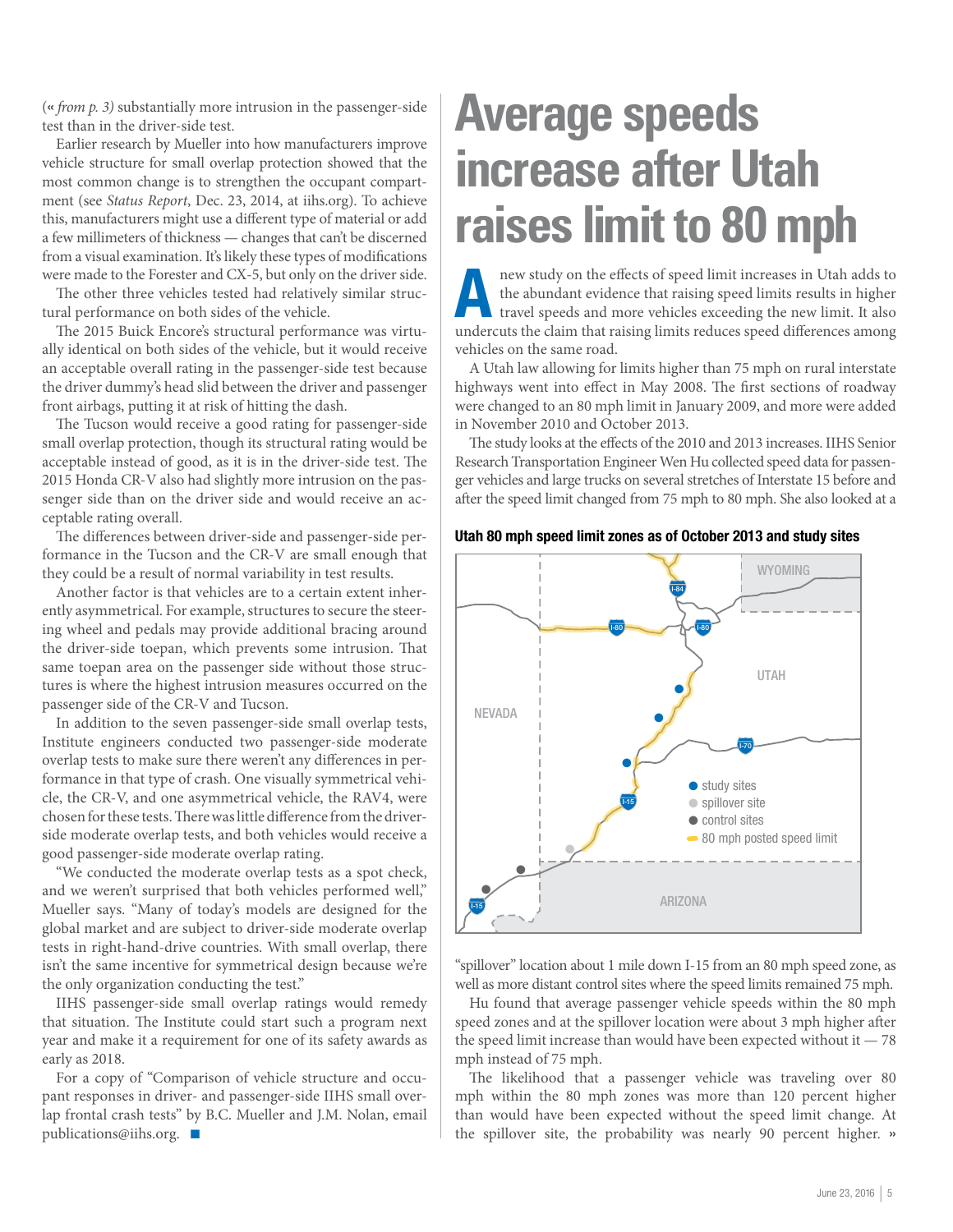## **The high cost of hail: Total payouts for vehicle damage top \$7 billion for 2008-14**

he spring and summertime forecast is a familiar one — severe thunderstorms with damaging winds and hail are on the way. Already in 2016, Texas in particular has been walloped by bigger-than-baseball-size hail that shattere he spring and summertime forecast is a familiar one — severe thunderstorms with damaging winds and hail are on the way. Already in 2016, Texas in particular has been walloped by and dinged vehicles in March and April. An updated analysis by HLDI of insurance losses to vehicles shows that 2011 and 2014 were the costliest years for hail-related claims in the U.S. during the 2008-14 study period, and losses were concentrated in the country's midsection.



Total frequencies for hail-related vehicle claims during 2008-14 for 10 most current model years

When hail damages vehicles, any insurance claim owners file would fall under the comprehensive coverage provision of their auto insurance policies. This type of coverage insures against theft or physical damage to insured people's own vehicles that occurs for reasons other than crashes.

HLDI has been studying the frequency, severity and cost of these claims for several years. Using information from insurers about weather-related losses under comprehensive coverage, HLDI analysts matched the dates of those claims to hail events recorded by the



National Oceanic and Atmospheric Administration to determine which vehicle claims were for hail damage. The analysis excluded any hail storms that accompanied tornadoes, since it isn't possible using HLDI's data to determine which weather event caused the damage that led to the claim. Motorcycle claims also were excluded.

Hail claims data are from the 31 companies that specify weather as a cause of loss when supplying information to HLDI. These companies' exposure represents 87 percent of the comprehensive coverage exposure in HLDI's database. Results for the latest analysis were based on more than 491 million insured vehicle years and more than 1.5 million claims.

Insurers in HLDI's database paid \$5.37 billion in total hail claims for 2008-14. The biggest payouts were in 2014 (\$968.9 million) and 2011 (\$948.3 million). The actual payout by all insurers is likely higher and estimated to be \$7.26 billion (\$1.33 billion in 2014 and \$1.28 billion in 2011). This takes into account that not all companies are represented in HLDI's database and not all data suppliers submit weather information.

The results showed a frequency of 3.2 claims per 1,000 insured vehicle years during 2008-14, a claim severity of \$3,428 and overall losses of \$11 per insured vehicle year. Across the study period, 2011 had the highest claim frequency of 4.3, while 2014 had the highest claim severity at \$4,169 and overall loss at \$15 per insured vehicle year.

The states with the highest claim frequencies during 2008-14 are South Dakota (26.5), Nebraska (19.1), Oklahoma (18.4) and Kansas (16.5). Other states in the top 10, by order, are Wyoming (15.2), Montana (11.8), Colorado (10), Missouri (9.3), Iowa (7.6) and Texas (6.7).

"HLDI periodically does studies to document the effects of weather on insurance losses," says Matt Moore, HLDI vice president. "Hail storms can be devastating events for vehicle owners. Given the recent news from Texas, as soon as the final numbers are available, we will be updating this study." Moore adds that "2011 and 2014 were bad years for hail storms, but it looks like 2016 may be worse."

(« *from p. 5)* Average large truck speeds increased by nearly 2 mph within the 80 mph zones. However, the increase in the likelihood of trucks exceeding 80 mph wasn't statistically significant. There were hardly any trucks exceeding 80 mph before the speed limit increase, and only 2 percent were traveling that fast afterward.

Higher speeds have been shown to lead to more frequent and more deadly crashes. Based on a previously developed model that quantifies the effects of speed on crash risk, Hu estimated that an increase in speed from 75 mph to 78 mph would raise the rate of fatal crashes by 17 percent.

"Six states now have maximum speed limits of 80 mph, and Texas allows speeds as high as 85 mph," says Chuck Farmer, IIHS vice president for research and statistical services. "These extreme speeds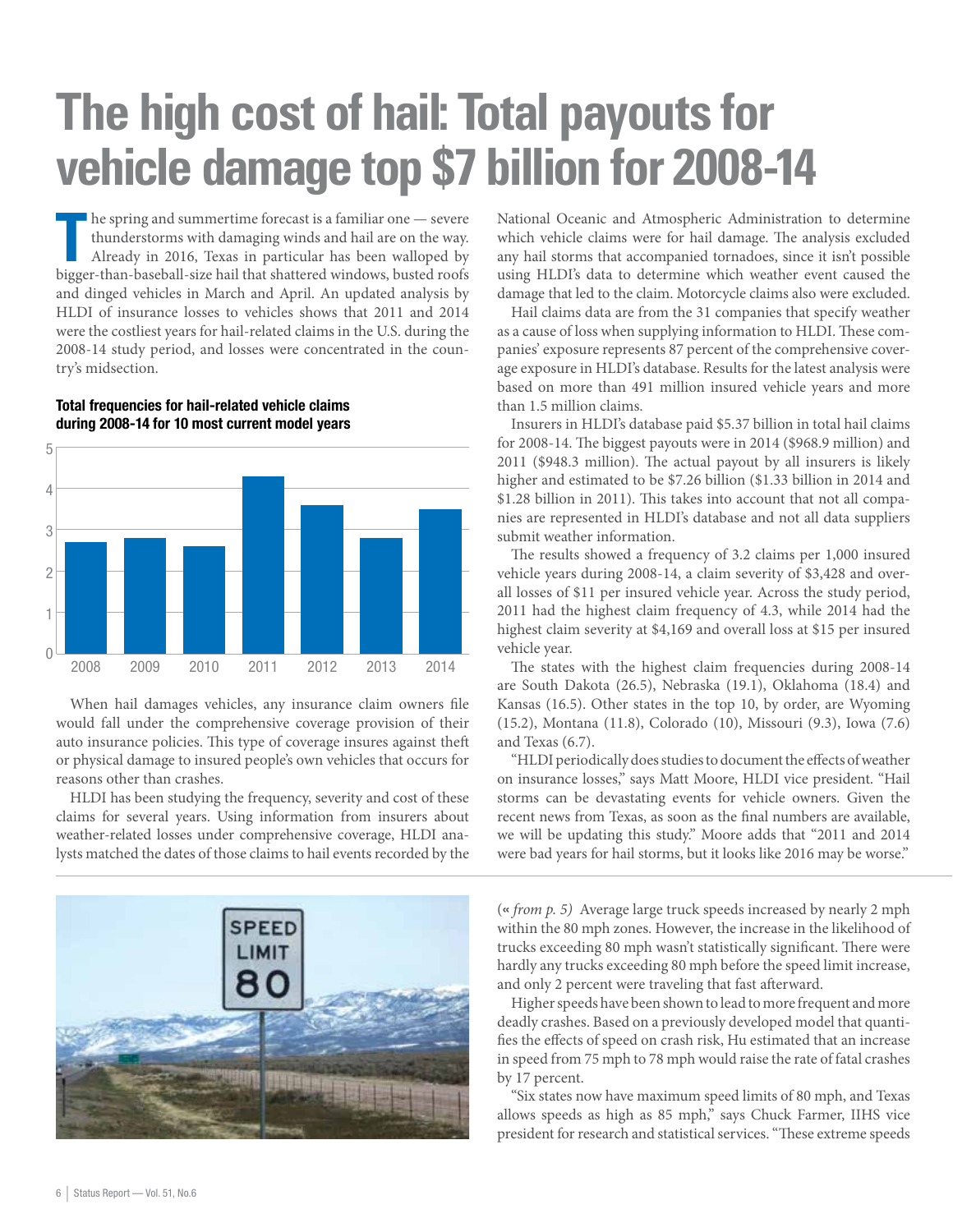

So far in 2016, severe thunderstorms have pummeled Texas, Kansas, Missouri and Oklahoma with large hailstones. Vehicle damage estimates for three springtime Texas storms alone top \$1 billion, according to the Insurance Council of Texas. Some of these losses may be due to other weather factors, such as high winds.

Although Great Plains and Midwestern states predominate HLDI's hail claims' list, the most extreme hail events often occur in other regions, and this was the case in 5 of the 7 years examined. While it is true that spring is prime time for destructive hail

shave off a few minutes of travel time at the expense of people's lives."

A recent nationwide study by Farmer found that 33,000 fatalities could have been avoided if there had been no speed limit increases between 1993, when all states had maximum limits of 65 mph or 55 mph, and 2013 (see *Status Report*, April 12, 2016, at iihs.org).

Proponents of higher limits often argue that speed variation, not speed, is the actual cause of increased crash risk. They claim that higher limits improve safety by bringing all vehicles up to the same speed.

It is true that less speed variation is associated with fewer crashes because it cuts down on passing maneuvers and lane changes. However, in the Utah study, the new 80 mph limit didn't lead to more vehicles traveling at similar speeds. In fact, speed variation was higher than would have been expected without the speed limit events, HLDI analysts uncovered another outlier. The worst hailstorm in terms of insurance losses to vehicles occurred in the fall in the Southwest during the study period. Vehicle damage from the Oct. 5, 2010, Arizona storm was concentrated in three counties: Gila, Maricopa and Yavapai. Of the three counties, Maricopa had the highest hail-loss tally for the day, with nearly 39,000 claims and more than \$157 million in payments.

For a copy of the HLDI Bulletin "Hail-related claims under comprehensive coverage — an update," email publications@iihs.org. ■

change both within the 80 mph zones and at the spillover site, though these increases weren't statistically significant, possibly because of the small sample size.

IIHS researchers first looked at the effect of Utah's 80 mph limit in a study of the sections of I-15 where the limit was raised in 2009. They found that travel speeds actually decreased from 2008 to 2010 at the sites where the speed limit went up, though not by as much as at the sites where the limit stayed the same. The unexpected decreases were likely a result of the economic recession, which caused a shift in driving patterns around the country.

For a copy of "Raising the speed limit from 75 to 80 mph on Utah rural interstates: effects on vehicle speeds and speed variance" by W. Hu, email publications@iihs.org.  $\Box$